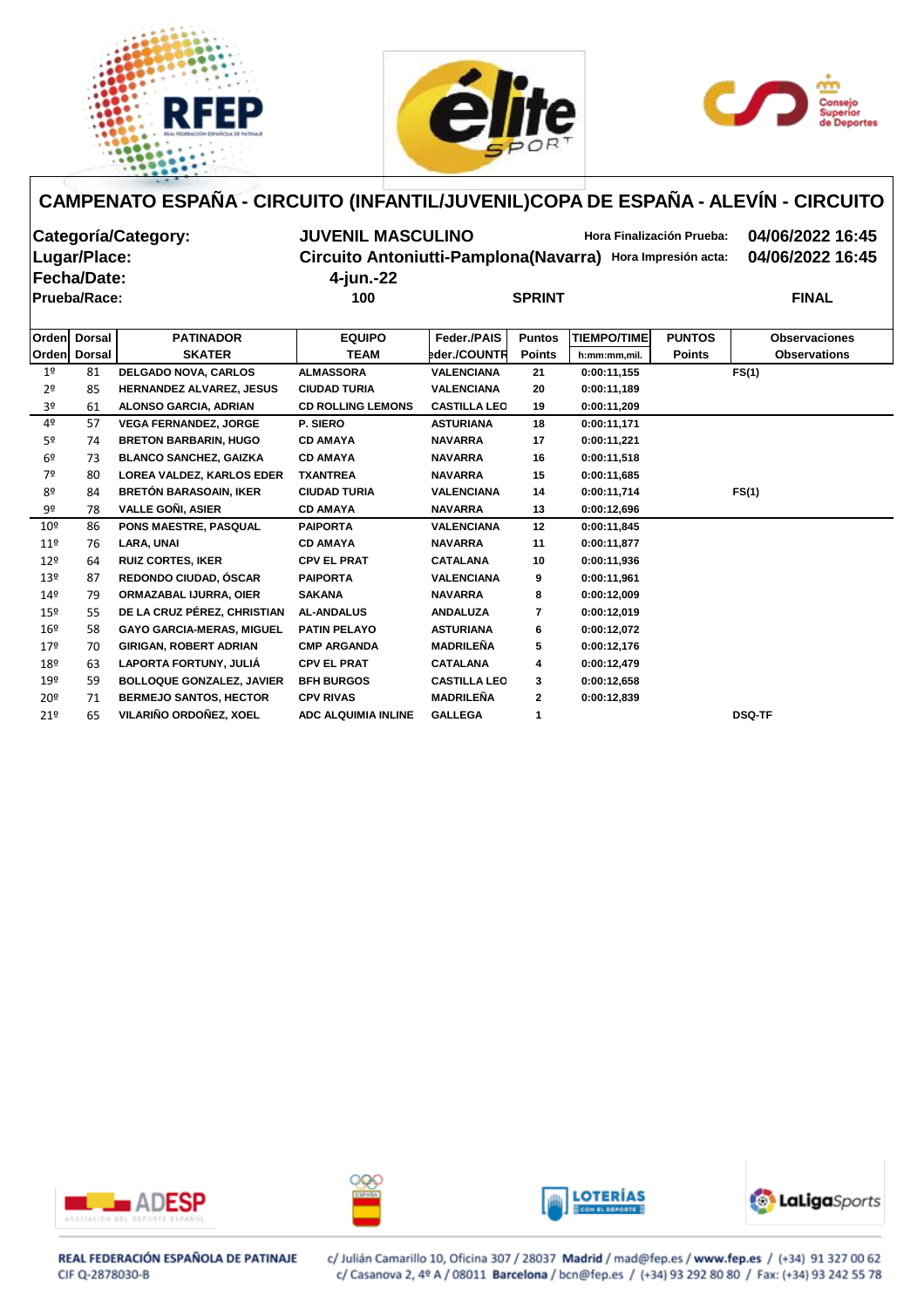





| Categoría/Category:<br>Lugar/Place:<br><b>Fecha/Date:</b> |                     |                               | <b>JUVENIL MASCULINO</b><br>Circuito Antoniutti-Pamplona(Navarra)<br>5-jun.-22 |                |               |                    | <b>Hora Finalización Prueba:</b><br>Hora Impresión acta: | 05/06/2022 11:16<br>05/06/2022 11:16 |  |  |
|-----------------------------------------------------------|---------------------|-------------------------------|--------------------------------------------------------------------------------|----------------|---------------|--------------------|----------------------------------------------------------|--------------------------------------|--|--|
|                                                           | <b>Prueba/Race:</b> |                               | 430                                                                            |                | <b>SPRINT</b> | <b>FINAL</b>       |                                                          |                                      |  |  |
| <b>Orden</b>                                              | <b>Dorsal</b>       | <b>PATINADOR</b>              | <b>EQUIPO</b>                                                                  | Feder / PAIS   | <b>Puntos</b> | <b>TIEMPO/TIME</b> | <b>PUNTOS</b>                                            | <b>Observaciones</b>                 |  |  |
| l Ordenl                                                  | Dorsal              | <b>SKATER</b>                 | <b>TEAM</b>                                                                    | eder./COUNTR   | <b>Points</b> | h:mm:mm,mil.       | <b>Points</b>                                            | <b>Observations</b>                  |  |  |
| 1 <sup>°</sup>                                            | 73                  | <b>BLANCO SANCHEZ, GAIZKA</b> | <b>CD AMAYA</b>                                                                | <b>NAVARRA</b> | 28            | 0:00:39,292        |                                                          |                                      |  |  |
| 2 <sup>o</sup>                                            | 74                  | <b>BRETON BARBARIN, HUGO</b>  | <b>CD AMAYA</b>                                                                | <b>NAVARRA</b> | 27            | 0:00:39,475        |                                                          |                                      |  |  |

| 3 <sup>o</sup>  | 57 | <b>VEGA FERNANDEZ, JORGE</b>                    | P. SIERO                   | <b>ASTURIANA</b>    | 26             | 0:00:39,564 |               |
|-----------------|----|-------------------------------------------------|----------------------------|---------------------|----------------|-------------|---------------|
| 4º              | 84 | <b>BRETÓN BARASOAIN, IKER</b>                   | <b>CIUDAD TURIA</b>        | <b>VALENCIANA</b>   | 25             | 0:00:39,965 |               |
| 5 <sup>o</sup>  | 78 | <b>VALLE GOÑI, ASIER</b>                        | <b>CD AMAYA</b>            | <b>NAVARRA</b>      | 24             | 0:00:39,971 |               |
| 6 <sup>9</sup>  | 87 | <b>REDONDO CIUDAD, ÓSCAR</b>                    | <b>PAIPORTA</b>            | <b>VALENCIANA</b>   | 23             | 0:00:41,032 |               |
| 7º              | 81 | <b>DELGADO NOVA, CARLOS</b>                     | <b>ALMASSORA</b>           | <b>VALENCIANA</b>   | 22             | 0:00:39,980 |               |
| 8º              | 61 | <b>ALONSO GARCIA, ADRIAN</b>                    | <b>CD ROLLING LEMONS</b>   | <b>CASTILLA LEO</b> | 21             |             | <b>DSQ-TF</b> |
| 9º              | 76 | LARA, UNAI                                      | <b>CD AMAYA</b>            | <b>NAVARRA</b>      | 20             | 0:00:38,856 |               |
| 10 <sup>°</sup> | 85 | HERNANDEZ ALVAREZ, JESUS                        | <b>CIUDAD TURIA</b>        | <b>VALENCIANA</b>   | 19             | 0:00:38,991 |               |
| 11 <sup>°</sup> | 80 | <b>LOREA VALDEZ, KARLOS EDER</b>                | <b>TXANTREA</b>            | <b>NAVARRA</b>      | 18             | 0:00:40,964 |               |
| $12^{\circ}$    | 69 | <b>ESCUDERO RUBIO, IKER</b>                     | <b>CMP ARGANDA</b>         | <b>MADRILEÑA</b>    | 17             | 0:00:41,182 |               |
| 13 <sup>°</sup> | 65 | VILARIÑO ORDOÑEZ, XOEL                          | <b>ADC ALQUIMIA INLINE</b> | <b>GALLEGA</b>      | 16             | 0:00:40,578 |               |
| 14 <sup>°</sup> | 58 | <b>GAYO GARCIA-MERAS, MIGUEL</b>                | <b>PATIN PELAYO</b>        | <b>ASTURIANA</b>    | 15             | 0:00:41,113 |               |
| 15 <sup>°</sup> | 70 | <b>GIRIGAN, ROBERT ADRIAN</b>                   | <b>CMP ARGANDA</b>         | <b>MADRILEÑA</b>    | 14             | 0:00:41,123 |               |
| 16 <sup>°</sup> | 62 | <b>ALVAREZ FERNANDEZ, SERGI</b>                 | <b>CPV EL PRAT</b>         | <b>CATALANA</b>     | 13             | 0:00:41,381 |               |
| 17 <sup>°</sup> | 86 | PONS MAESTRE, PASQUAL                           | <b>PAIPORTA</b>            | <b>VALENCIANA</b>   | 12             | 0:00:40,685 |               |
| 18 <sup>°</sup> | 82 | PEÑA GENOVILLA, VICENT                          | <b>ALMASSORA</b>           | <b>VALENCIANA</b>   | 11             | 0:00:40,721 |               |
| 19 <sup>°</sup> | 64 | <b>RUIZ CORTES, IKER</b>                        | <b>CPV EL PRAT</b>         | <b>CATALANA</b>     | 10             | 0:00:40,794 |               |
| 20 <sup>°</sup> | 67 | <b>VICOS DEUS, JAVIER</b>                       | S.C. D. RABADEIRA          | <b>GALLEGA</b>      | 9              | 0:00:40,797 |               |
| 21°             | 66 | <b>SANTOS FERNÁNDEZ, PABLO</b>                  | S.C. D. RABADEIRA          | <b>GALLEGA</b>      | 8              | 0:00:41,164 |               |
| 22 <sup>°</sup> | 55 | DE LA CRUZ PÉREZ, CHRISTIAN                     | <b>AL-ANDALUS</b>          | <b>ANDALUZA</b>     | $\overline{7}$ | 0:00:41,206 |               |
| 23º             | 63 | LAPORTA FORTUNY, JULIÁ                          | <b>CPV EL PRAT</b>         | <b>CATALANA</b>     | 6              | 0:00:42,519 |               |
| 24º             | 59 | <b>BOLLOQUE GONZALEZ, JAVIER</b>                | <b>BFH BURGOS</b>          | <b>CASTILLA LEO</b> | 5              | 0:00:43,115 |               |
| 25º             | 88 | FERNANDEZ DE ERIBE PEÑAS, AIMAR DESLIZA VITORIA |                            | <b>VASCA</b>        | 4              | 0:00:44,050 |               |
| 26 <sup>°</sup> | 72 | FERNANDEZ PASCUAL, DARIO                        | <b>MURBAN</b>              | <b>MURCIANA</b>     | 3              | 0:00:44,769 |               |
| 27 <sup>°</sup> | 60 | <b>DOBARCO BONAL, JUAN</b>                      | <b>BFH BURGOS</b>          | <b>CASTILLA LEO</b> | $\mathbf{2}$   | 0:00:44,893 |               |
| 28º             | 56 | <b>SOCORRO MERINO, LUIS</b>                     | <b>AL-ANDALUS</b>          | <b>ANDALUZA</b>     | 1              | 0:00:46,540 |               |
|                 |    |                                                 |                            |                     |                |             |               |









REAL FEDERACIÓN ESPAÑOLA DE PATINAJE CIF Q-2878030-B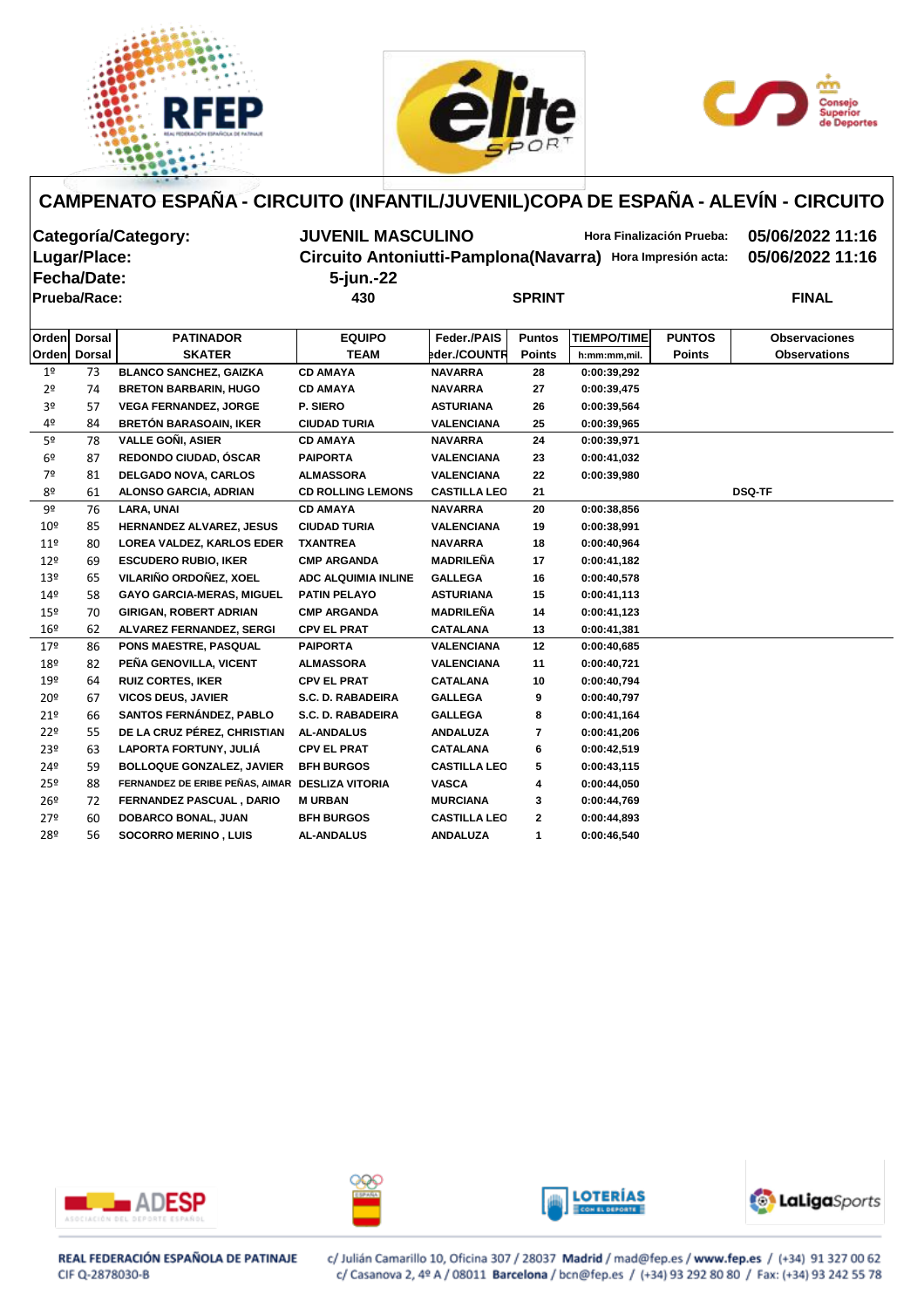





| Categoría/Category: | <b>JUVENIL MASCULINO</b> | Hora Finalización Prueba:                                  | 04/06/2022 18:36 |
|---------------------|--------------------------|------------------------------------------------------------|------------------|
| Lugar/Place:        |                          | Circuito Antoniutti-Pamplona(Navarra) Hora Impresión acta: | 04/06/2022 18:36 |
| <b>Fecha/Date:</b>  | 4-jun.-22                |                                                            |                  |
| Prueba/Race:        | 10000                    | <b>PUNTOS</b>                                              | <b>FINAL</b>     |

| Orden           | <b>Dorsal</b> | <b>PATINADOR</b>                                | <b>EQUIPO</b>            | Feder./PAIS         | <b>Puntos</b>  | <b>TIEMPO/TIME</b>            | <b>PUNTOS</b> | <b>Observaciones</b> |
|-----------------|---------------|-------------------------------------------------|--------------------------|---------------------|----------------|-------------------------------|---------------|----------------------|
| Orden           | <b>Dorsal</b> | <b>SKATER</b>                                   | <b>TEAM</b>              | eder./COUNTR        | <b>Points</b>  | <b>Points</b><br>h:mm:mm,mil. |               | <b>Observations</b>  |
| 1 <sup>°</sup>  | 73            | <b>BLANCO SANCHEZ, GAIZKA</b>                   | <b>CD AMAYA</b>          | <b>NAVARRA</b>      | 25             |                               | 16            |                      |
| 2 <sup>o</sup>  | 61            | <b>ALONSO GARCIA, ADRIAN</b>                    | <b>CD ROLLING LEMONS</b> | <b>CASTILLA LEO</b> | 24             |                               | 15            |                      |
| 3 <sup>o</sup>  | 69            | <b>ESCUDERO RUBIO, IKER</b>                     | <b>CMP ARGANDA</b>       | <b>MADRILEÑA</b>    | 23             |                               | 13            |                      |
| 4º              | 57            | <b>VEGA FERNANDEZ, JORGE</b>                    | P. SIERO                 | <b>ASTURIANA</b>    | 22             |                               | 8             |                      |
| 5 <sup>o</sup>  | 84            | <b>BRETÓN BARASOAIN, IKER</b>                   | <b>CIUDAD TURIA</b>      | <b>VALENCIANA</b>   | 21             |                               | 7             |                      |
| 6 <sup>o</sup>  | 62            | ALVAREZ FERNANDEZ, SERGI                        | <b>CPV EL PRAT</b>       | <b>CATALANA</b>     | 20             |                               | 6             |                      |
| 7º              | 82            | PEÑA GENOVILLA, VICENT                          | <b>ALMASSORA</b>         | <b>VALENCIANA</b>   | 19             |                               | $\mathbf{2}$  |                      |
| 8º              | 67            | <b>VICOS DEUS, JAVIER</b>                       | S.C. D. RABADEIRA        | <b>GALLEGA</b>      | 18             |                               |               |                      |
| 9º              | 87            | REDONDO CIUDAD, ÓSCAR                           | <b>PAIPORTA</b>          | <b>VALENCIANA</b>   | 17             |                               |               |                      |
| 10 <sup>°</sup> | 68            | PALMEIRO CASTRO, MIGUEL                         | <b>SADA PATIN</b>        | <b>GALLEGA</b>      | 16             |                               |               |                      |
| $11^{\circ}$    | 58            | <b>GAYO GARCIA-MERAS, MIGUEL</b>                | <b>PATIN PELAYO</b>      | <b>ASTURIANA</b>    | 15             |                               |               |                      |
| 12 <sup>°</sup> | 78            | <b>VALLE GONI, ASIER</b>                        | <b>CD AMAYA</b>          | <b>NAVARRA</b>      | 14             |                               |               |                      |
| 13 <sup>°</sup> | 86            | PONS MAESTRE, PASQUAL                           | <b>PAIPORTA</b>          | <b>VALENCIANA</b>   | 13             |                               |               |                      |
| 14 <sup>°</sup> | 66            | <b>SANTOS FERNÁNDEZ, PABLO</b>                  | S.C. D. RABADEIRA        | <b>GALLEGA</b>      | 12             |                               |               |                      |
| $15^{\circ}$    | 85            | <b>HERNANDEZ ALVAREZ, JESUS</b>                 | <b>CIUDAD TURIA</b>      | <b>VALENCIANA</b>   | 11             |                               |               |                      |
| 16 <sup>°</sup> | 80            | <b>LOREA VALDEZ, KARLOS EDER</b>                | <b>TXANTREA</b>          | <b>NAVARRA</b>      | 10             |                               |               |                      |
| 17 <sup>°</sup> | 75            | <b>IRIBARREN JULIANI, LUCAS</b>                 | <b>CD AMAYA</b>          | <b>NAVARRA</b>      | 9              |                               |               | <b>DNF</b>           |
| 18 <sup>°</sup> | 64            | <b>RUIZ CORTES, IKER</b>                        | <b>CPV EL PRAT</b>       | <b>CATALANA</b>     | 8              |                               |               | <b>DNF</b>           |
| 19 <sup>°</sup> | 60            | <b>DOBARCO BONAL, JUAN</b>                      | <b>BFH BURGOS</b>        | <b>CASTILLA LEO</b> | $\overline{7}$ |                               |               | <b>DNF</b>           |
| 20 <sup>°</sup> | 55            | DE LA CRUZ PÉREZ, CHRISTIAN                     | <b>AL-ANDALUS</b>        | <b>ANDALUZA</b>     | 6              |                               |               | <b>DNF</b>           |
| 21 <sup>°</sup> | 70            | <b>GIRIGAN, ROBERT ADRIAN</b>                   | <b>CMP ARGANDA</b>       | <b>MADRILEÑA</b>    | 5              |                               |               | <b>DNF</b>           |
| 22 <sup>°</sup> | 76            | <b>LARA, UNAI</b>                               | <b>CD AMAYA</b>          | <b>NAVARRA</b>      | 4              |                               |               | <b>DNF</b>           |
| 23º             | 72            | FERNANDEZ PASCUAL, DARIO                        | <b>MURBAN</b>            | <b>MURCIANA</b>     | 3              |                               |               | <b>DNF</b>           |
| 24º             | 88            | FERNANDEZ DE ERIBE PEÑAS, AIMAR DESLIZA VITORIA |                          | <b>VASCA</b>        | $\mathbf{2}$   |                               |               | <b>DNF</b>           |
| 25 <sup>°</sup> | 71            | <b>BERMEJO SANTOS, HECTOR</b>                   | <b>CPV RIVAS</b>         | <b>MADRILEÑA</b>    | 1              |                               |               | $C(1)$ -DNF          |









REAL FEDERACIÓN ESPAÑOLA DE PATINAJE CIF Q-2878030-B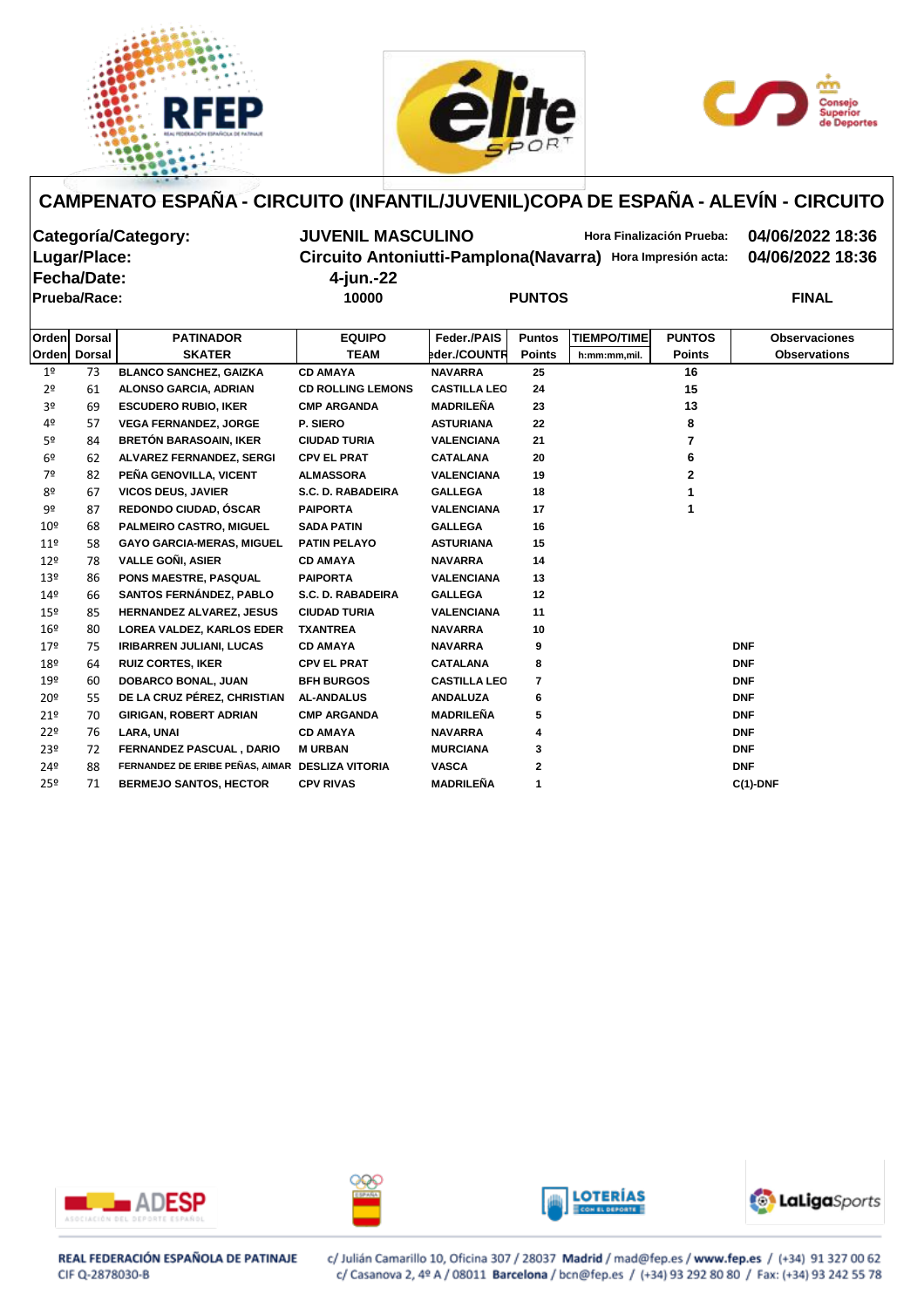





# **Fecha/Date: 5-jun.-22 Prueba/Race: 10000 ELIMINACION FINAL**

**Categoría/Category: JUVENIL MASCULINO Hora Finalización Prueba: 05/06/2022 13:39 Lugar/Place: Circuito Antoniutti-Pamplona(Navarra) Hora Impresión acta: 05/06/2022 13:39**

|                 | Orden Dorsal  | <b>PATINADOR</b>                                | <b>EQUIPO</b>            | Feder./PAIS         | <b>Puntos</b> | <b>TIEMPO/TIME</b> | <b>PUNTOS</b> | <b>Observaciones</b> |
|-----------------|---------------|-------------------------------------------------|--------------------------|---------------------|---------------|--------------------|---------------|----------------------|
| Orden           | <b>Dorsal</b> | <b>SKATER</b>                                   | <b>TEAM</b>              | eder./COUNTR        | <b>Points</b> | h:mm:mm,mil.       | <b>Points</b> | <b>Observations</b>  |
| 1 <sup>o</sup>  | 73            | <b>BLANCO SANCHEZ, GAIZKA</b>                   | <b>CD AMAYA</b>          | <b>NAVARRA</b>      | 26            |                    |               |                      |
| 2 <sup>o</sup>  | 84            | <b>BRETÓN BARASOAIN, IKER</b>                   | <b>CIUDAD TURIA</b>      | <b>VALENCIANA</b>   | 25            |                    |               |                      |
| 3º              | 57            | <b>VEGA FERNANDEZ, JORGE</b>                    | P. SIERO                 | <b>ASTURIANA</b>    | 24            |                    |               | W(2)                 |
| 4º              | 61            | <b>ALONSO GARCIA, ADRIAN</b>                    | <b>CD ROLLING LEMONS</b> | <b>CASTILLA LEO</b> | 23            |                    |               |                      |
| 5º              | 62            | <b>ALVAREZ FERNANDEZ, SERGI</b>                 | <b>CPV EL PRAT</b>       | <b>CATALANA</b>     | 22            |                    |               |                      |
| 6 <sup>o</sup>  | 58            | <b>GAYO GARCIA-MERAS, MIGUEL</b>                | <b>PATIN PELAYO</b>      | <b>ASTURIANA</b>    | 21            |                    |               | <b>DNF</b>           |
| 7º              | 82            | PEÑA GENOVILLA, VICENT                          | <b>ALMASSORA</b>         | <b>VALENCIANA</b>   | 20            |                    |               | <b>DNF</b>           |
| 8º              | 67            | <b>VICOS DEUS, JAVIER</b>                       | S.C. D. RABADEIRA        | <b>GALLEGA</b>      | 19            |                    |               | $W(3)$ -DNF          |
| 9º              | 87            | REDONDO CIUDAD, ÓSCAR                           | <b>PAIPORTA</b>          | <b>VALENCIANA</b>   | 18            |                    |               | <b>DNF</b>           |
| 10 <sup>°</sup> | 66            | <b>SANTOS FERNÁNDEZ, PABLO</b>                  | S.C. D. RABADEIRA        | <b>GALLEGA</b>      | 17            |                    |               | $W(1)$ -DNF          |
| 11 <sup>°</sup> | 69            | <b>ESCUDERO RUBIO, IKER</b>                     | <b>CMP ARGANDA</b>       | <b>MADRILEÑA</b>    | 16            |                    |               | <b>DNF</b>           |
| 12 <sup>°</sup> | 64            | <b>RUIZ CORTES, IKER</b>                        | <b>CPV EL PRAT</b>       | <b>CATALANA</b>     | 15            |                    |               | $W(1)$ -DNF          |
| 13 <sup>°</sup> | 55            | DE LA CRUZ PÉREZ, CHRISTIAN                     | <b>AL-ANDALUS</b>        | <b>ANDALUZA</b>     | 14            |                    |               | <b>DNF</b>           |
| 14 <sup>°</sup> | 75            | <b>IRIBARREN JULIANI, LUCAS</b>                 | <b>CD AMAYA</b>          | <b>NAVARRA</b>      | 13            |                    |               | <b>DNF</b>           |
| 15 <sup>°</sup> | 81            | <b>DELGADO NOVA, CARLOS</b>                     | <b>ALMASSORA</b>         | <b>VALENCIANA</b>   | 12            |                    |               | <b>DNF</b>           |
| $16^{\circ}$    | 70            | <b>GIRIGAN, ROBERT ADRIAN</b>                   | <b>CMP ARGANDA</b>       | <b>MADRILEÑA</b>    | 11            |                    |               | $W(1)$ -DNF          |
| 17 <sup>°</sup> | 80            | <b>LOREA VALDEZ, KARLOS EDER</b>                | <b>TXANTREA</b>          | <b>NAVARRA</b>      | 10            |                    |               | <b>DNF</b>           |
| 18º             | 86            | PONS MAESTRE, PASQUAL                           | <b>PAIPORTA</b>          | <b>VALENCIANA</b>   | 9             |                    |               | <b>DNF</b>           |
| 19º             | 68            | PALMEIRO CASTRO, MIGUEL                         | <b>SADA PATIN</b>        | <b>GALLEGA</b>      | 8             |                    |               | <b>DNF</b>           |
| 20º             | 76            | <b>LARA, UNAI</b>                               | <b>CD AMAYA</b>          | <b>NAVARRA</b>      | 7             |                    |               | <b>DNF</b>           |
| 21°             | 78            | <b>VALLE GONI, ASIER</b>                        | <b>CD AMAYA</b>          | <b>NAVARRA</b>      | 6             |                    |               | <b>DNF</b>           |
| 22 <sup>°</sup> | 60            | <b>DOBARCO BONAL, JUAN</b>                      | <b>BFH BURGOS</b>        | <b>CASTILLA LEO</b> | 5             |                    |               | <b>DNF</b>           |
| 23º             | 88            | FERNANDEZ DE ERIBE PEÑAS, AIMAR DESLIZA VITORIA |                          | <b>VASCA</b>        | 4             |                    |               | <b>DNF</b>           |
| 24º             | 72            | <b>FERNANDEZ PASCUAL, DARIO</b>                 | <b>MURBAN</b>            | <b>MURCIANA</b>     | 3             |                    |               | <b>DNF</b>           |
| 25º             | 56            | <b>SOCORRO MERINO, LUIS</b>                     | <b>AL-ANDALUS</b>        | <b>ANDALUZA</b>     | $\mathbf 2$   |                    |               | <b>DNF</b>           |
| 26º             | 83            | <b>AGUILERA GARCÍA, JORGE</b>                   | <b>CASTALIA</b>          | <b>VALENCIANA</b>   | 1             |                    |               | <b>DNF</b>           |









REAL FEDERACIÓN ESPAÑOLA DE PATINAJE CIF Q-2878030-B